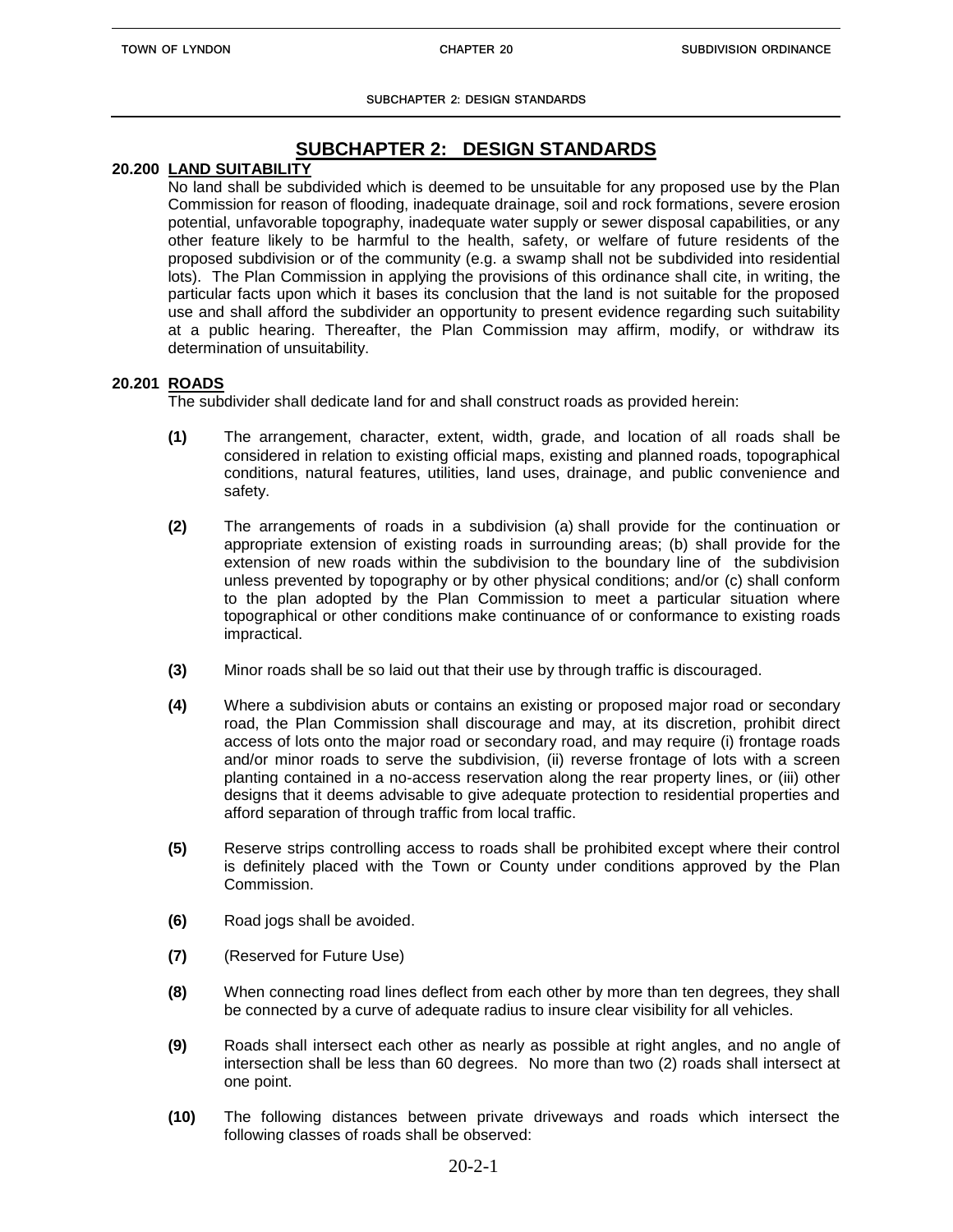#### **SUBCHAPTER 2: DESIGN STANDARDS**

| <b>CLASS OF ROAD</b> | <b>DISTANCE</b> |
|----------------------|-----------------|
| Major                | 1,000 ft.       |
| Secondary            | 500 ft.         |
| Minor                | $100$ ft.       |

**(11)** Right-of-way and roadway widths shall be not less than as follows:

| <b>CLASS OF ROAD</b> | <b>RIGHT-OF-WAY</b> | <b>ROADWAY</b> |
|----------------------|---------------------|----------------|
| Major                | 80 feet             | 50 feet        |
| Secondary            | 66 feet             | 40 feet        |
| Minor                | 66 feet             | 30 feet        |
| Alleys               | 20 feet             | 20 feet        |

- **(12)** Half-roads shall be prohibited except where essential to the reasonable development of the subdivision in conformity with the other standards of these regulations, and where the Plan Commission finds it will be practicable to require the dedication of the other half when the adjoining property is subdivided. Wherever there exists a half road adjacent to a tract to be subdivided, the other half shall be platted within such tract.
- **(13)** Dead-end roads designed to be permanently without outlets shall be avoided. When it shall be necessary to provide dead-end roads in order to economically develop the plat, the dead-end roads shall be no longer than 300 feet and shall be provided at the closed end with a cul-de-sac having an outside roadway diameter of at least 115 feet and a road property line diameter of at least 130 feet.
- **(14)** Road names shall be approved by the Town. No road names shall be used that will duplicate or be confused with the names of existing roads. All road names shall conform to the road name pattern (if any) developed for the Town.
- **(15)** Alleys may be required in commercial and industrial districts to provide off-road loading and cargo discharge, but shall not be approved in residential districts unless required by unusual topography or other exceptional conditions. Dead-end alleys shall not be approved, and shall never intersect with major roads.
- **(16)** Dead-end alleys shall be avoided, but if unavoidable, shall be provided with adequate turn-around facilities at the closed end, with not less than a 20 foot radius.
- **(17)** When residential lots within a proposed subdivision are adjacent to the right-of way of an existing or proposed limited access highway or railroad, the following restriction shall be lettered on the face of the plat: "Direct Vehicular access to (name of road) from lots (number of lots) abutting said road is prohibited."
- **(18)** Unless necessitated by exceptional topography subject to approval of the Town, the centerline grade of any road shall not be more than 11%, nor less than 0.5%.
- **(19)** Construction of all roads shall conform to Wis DOT's Standard Specifications for Road & Bridge Construction and any other construction standards or specifications that have been adopted as the Town's construction specifications and shall be subject to approval of the Town before acceptance. Roads shall have a minimum 8-inch gravel base, compacted and stabilized, with a hard surface consisting of a 2-inch asphalt mat, or a double coat of gravel with seal coating. Road construction in certain areas (e.g. areas of soft sub-soils) may require additional base.
- **(20)** Roads shall have 3-foot shoulders, which may be grassed or graveled, depending on the soil conditions in the area.
- **(21)** Roads shall have ditches on each side, with culverts and bridges where necessary, designed to handle the 100 year/24 hour storm water event.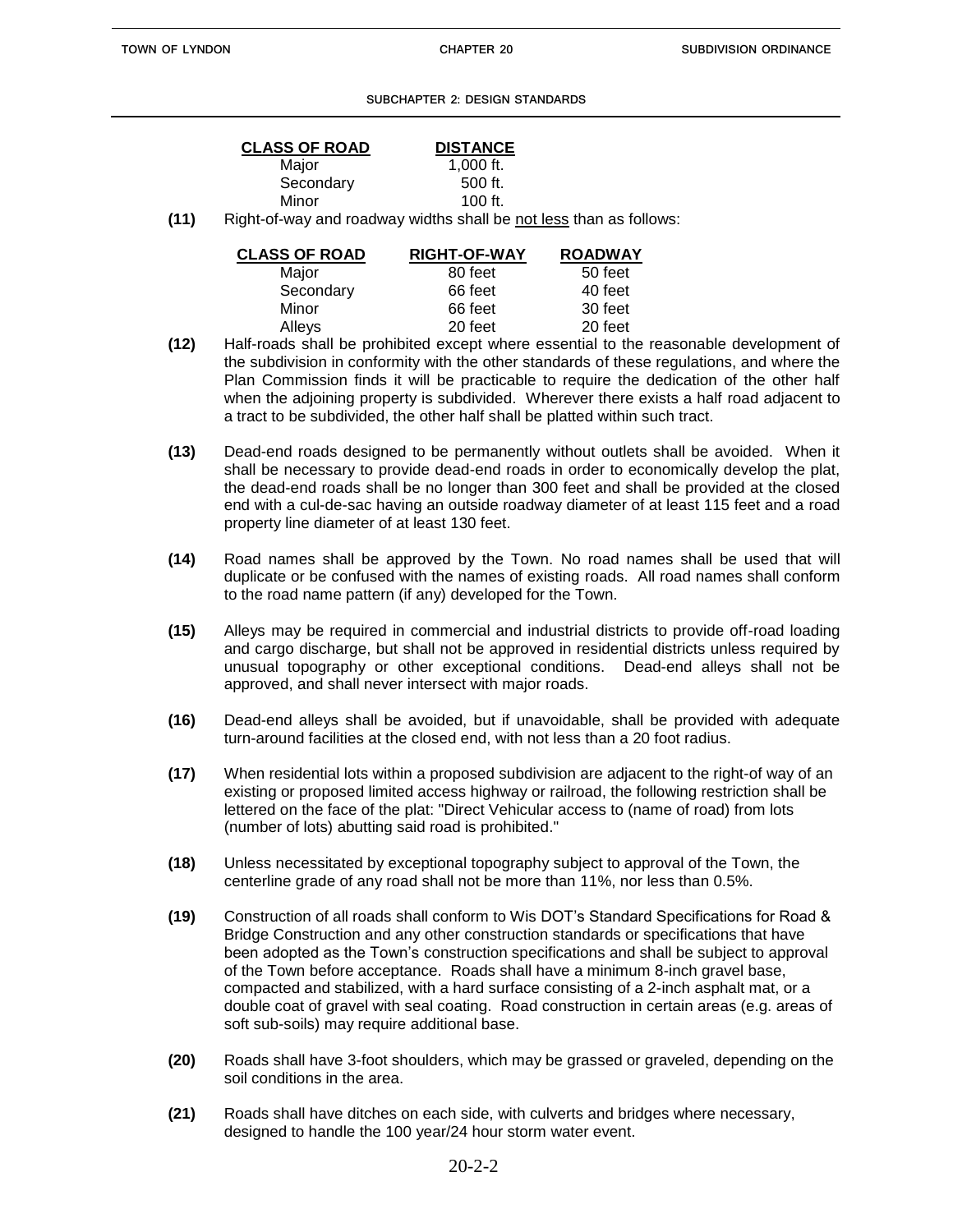**(22)** All road design shall employ standard engineering principals and practices.

### **20.202 EASEMENTS**

- **(1)** Easements across lots or centered on rear or side lot lines shall be at least 20 feet wide where necessary for overhead or underground utilities.
- **(2)** When a subdivision is traversed by a water course, coulee, drainage way, channel, or stream, there shall be provided a storm water easement or drainage right-of-way (i) which shall conform substantially with the lines of such watercourse, (ii) which shall provide such further width for construction and maintenance as necessary, and (iii) which shall not invade the minimum lot area required below.

#### **20.203 BLOCKS**

- **(1)** Block length should not exceed 1,500 feet nor be less than 750 feet.
- **(2)** Pedestrian rights-of-way not less than 10 feet wide may be required in blocks longer than 900 feet where such rights-of-way are deemed by the Plan Commission to be essential to provide circulation, or access to schools, playgrounds, shopping centers, transportation, or other community facilities.
- **(3)** The width of blocks shall be sufficient to allow two tiers of lots, except for blocks adjacent to limited access highways, major roads, railroads, lakes, streams, and similar natural features.
- **(4)** Blocks intended for business and industrial use should be specifically designated for such purpose with adequate space set aside for off-road parking and delivery facilities.

#### **20.204 LOTS**

- **(1)** The size, shape, and orientation of lots shall be appropriate for the location of the subdivision and for the type of development and use contemplated. The lots should be designed to provide an aesthetically pleasing building site, of sufficient size to accommodate all utilities and building setbacks. Lot dimensions and area shall not be less than required by the Zoning Ordinance (Chapter 22).
- **(2)** All lots shall abut on a public road for at least 30 feet, and all lots shall be at least 70 feet wide a distance of 50 feet from the public road.
- **(3)** Double frontage and reverse frontage lots shall be avoided except when lots abut a major highway, limited access highway, or railroad along the back of the lot.
- **(4)** Corner lots shall be of extra width sufficient to maintain front yard building setbacks along both roads.
- **(5)** Side lot lines shall be approximately at right angles to straight road lines or radial to curved road lines.
- **(6)** Flag lots shall be discouraged.

#### **20.205 VARIANCES**

Any person affected by any of the foregoing standards may apply for a variance, which shall be handled in the same manner as an application for an "area" variance under section 22.909 of the Zoning Ordinance.